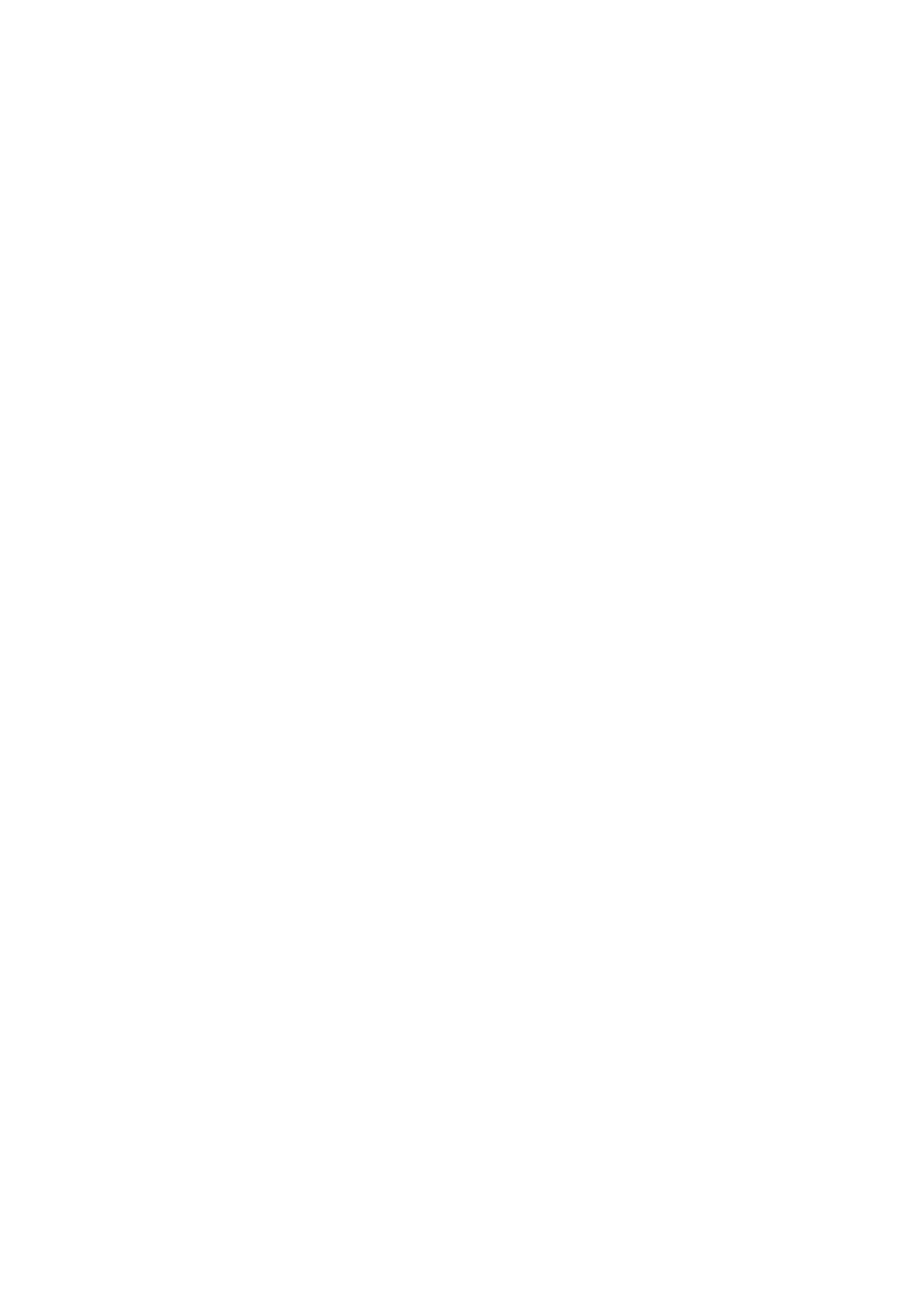# **TABLE OF CONTENTS 2 MARCH 2017**

|    | <b>Business</b>          | Page No.                                                                                                                                           |                |
|----|--------------------------|----------------------------------------------------------------------------------------------------------------------------------------------------|----------------|
|    |                          |                                                                                                                                                    |                |
| 1. |                          | <b>Meeting Conduct</b>                                                                                                                             | 5              |
|    |                          | 1.1 Apologies                                                                                                                                      | 5              |
|    |                          | 1.2 Announcements by the Mayor                                                                                                                     | 5              |
|    |                          | 1.3 Conflict of Interest Declarations                                                                                                              | 5              |
|    |                          | 1.4 Items not on the Agenda                                                                                                                        | 5              |
|    |                          | 1.5 Public Participation                                                                                                                           | 5              |
| 2. | <b>Committee Reports</b> |                                                                                                                                                    | 5              |
|    | 2.1                      | <b>Report of the City Strategy Committee Meeting of 9</b><br>February 2017                                                                         | 5              |
|    |                          | <b>Wellington Resilience Strategy</b><br><b>Presented by Councillor Eagle</b>                                                                      |                |
|    | 2.2                      | <b>Report of the City Strategy Committee Meeting of 2</b><br>February 2017                                                                         | 6              |
|    |                          | <b>Earthquake Recovery: Initiative to Strengthen</b><br><b>Unreinforced Masonry Facades and Parapets</b><br><b>Presented by Councillor Pannett</b> |                |
|    | <b>Questions</b>         |                                                                                                                                                    |                |
| 3. |                          | <b>Public Excluded</b>                                                                                                                             | $\overline{7}$ |
|    | 3.1                      | <b>External Appointments to Finance, Audit and Risk</b>                                                                                            |                |

**Subcommittee [7](#page-6-1)**

Presented by Mayor Lester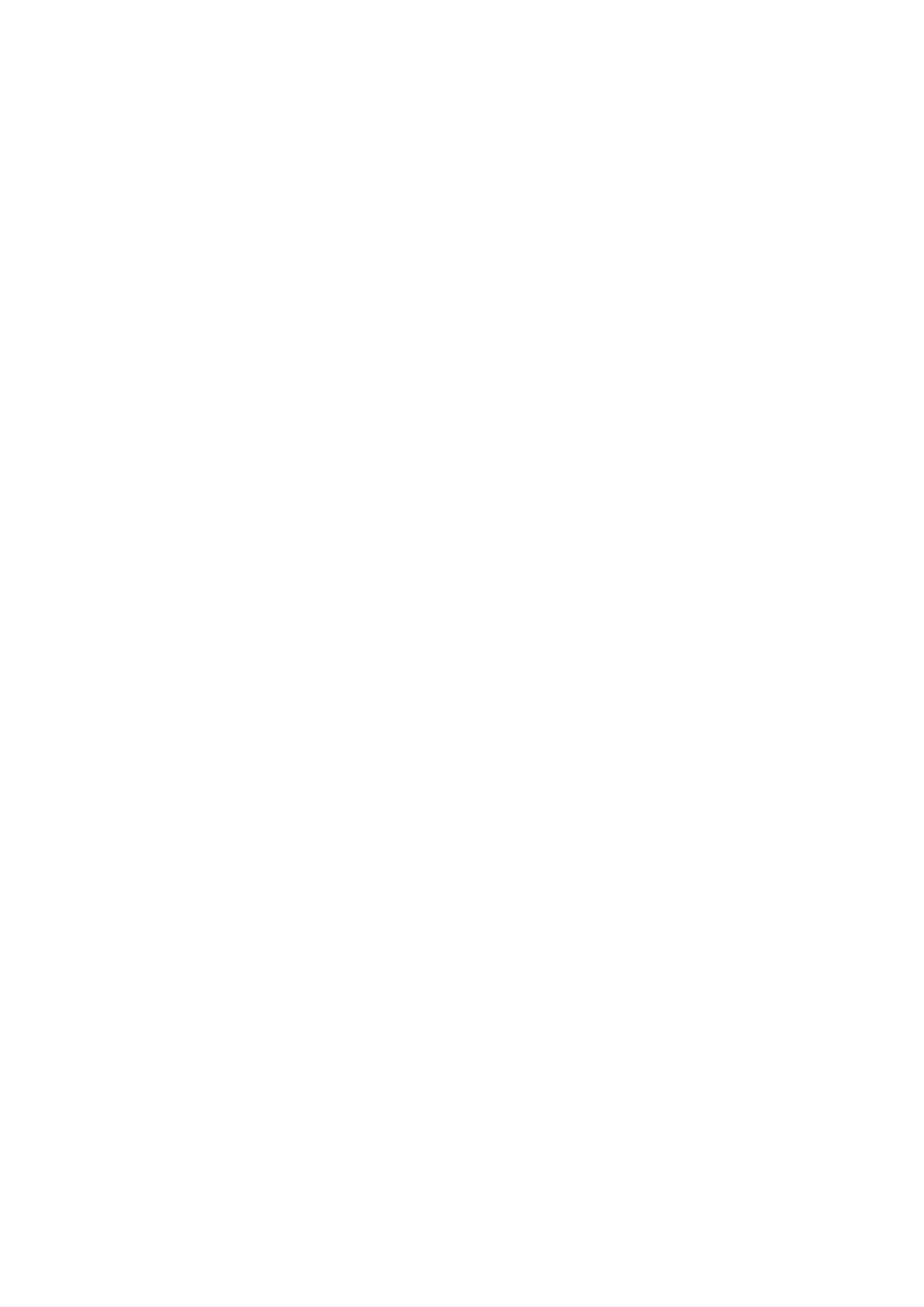# <span id="page-4-0"></span>**1 Meeting Conduct**

#### <span id="page-4-1"></span>**1. 1 Apologies**

No apologies were received.

### <span id="page-4-2"></span>**1. 2 Announcements by the Mayor**

The Mayor made no announcements.

### <span id="page-4-3"></span>**1.3 Conflict of Interest Declarations**

Nil

### <span id="page-4-4"></span>**1. 4 Items not on the Agenda**

There were no items not on the agenda.

### <span id="page-4-5"></span>**1. 3 Public Participation**

There were no requests for public participation.

## <span id="page-4-6"></span>**2. Committee Reports**

Councillor Eagle joined the meeting at 9:32am.

### <span id="page-4-7"></span>**2.1 Report of the City Strategy Committee Meeting of 9 February 2017**

### **Wellington Resilience Strategy**

#### **Moved Mayor Lester, seconded Councillor Sparrow**

### **Resolved**

That the Council:

1. Approve the Resilience Strategy.

A division was called for, voting on which was as follows:

#### **For:**

**Against:**

Mayor Lester Councillor Calvert Councillor Calvi-Freeman Councillor Dawson Councillor Day Councillor Eagle Councillor Foster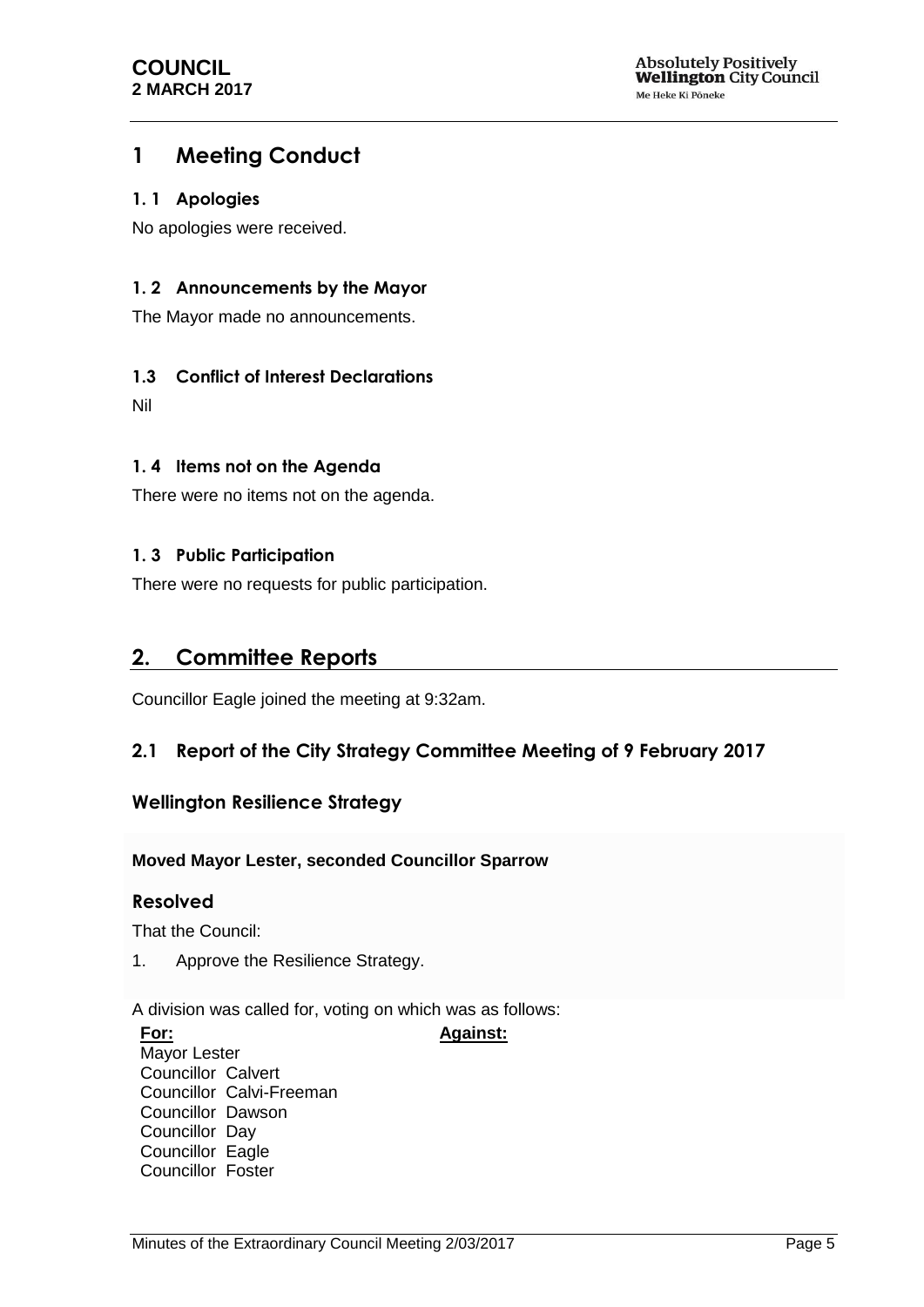Councillor Free Councillor Gilberd Councillor Lee Councillor Marsh Councillor Pannett Councillor Sparrow Councillor Woolf Councillor Young

Majority Vote: 15:0

**Carried**

## <span id="page-5-0"></span>**2.2 Report of the City Strategy Committee Meeting of 2 February 2017**

### **Earthquake Recovery: Initiative to Strengthen Unreinforced Masonry Facades and Parapets**

#### **Moved Councillor Pannett, seconded Mayor Lester**

#### **Resolved**

That the Council:

1. Agree to allocate \$1 million as part of the joint funding arrangement with the Government to strengthen street facing unreinforced masonry of buildings on key routes with high pedestrian or vehicular traffic by reprioritising \$300,000 from the 2016/17 Built Heritage Incentive Fund allocation and allocating \$700,000 of the BHIF Fund for the 2017/18 financial year.

A division was called for, voting on which was as follows:

| For:                      |                          | Against: |
|---------------------------|--------------------------|----------|
| Mayor Lester              |                          |          |
| Councillor Calvert        |                          |          |
|                           | Councillor Calvi-Freeman |          |
| Councillor Dawson         |                          |          |
| Councillor Day            |                          |          |
| <b>Councillor Eagle</b>   |                          |          |
| <b>Councillor Foster</b>  |                          |          |
| Councillor Free           |                          |          |
| <b>Councillor Gilberd</b> |                          |          |
| Councillor Lee            |                          |          |
| Councillor Marsh          |                          |          |
| Councillor Pannett        |                          |          |
| <b>Councillor Sparrow</b> |                          |          |
| <b>Councillor Woolf</b>   |                          |          |
| Councillor Young          |                          |          |
|                           |                          |          |

Majority Vote: 15:0

**Carried**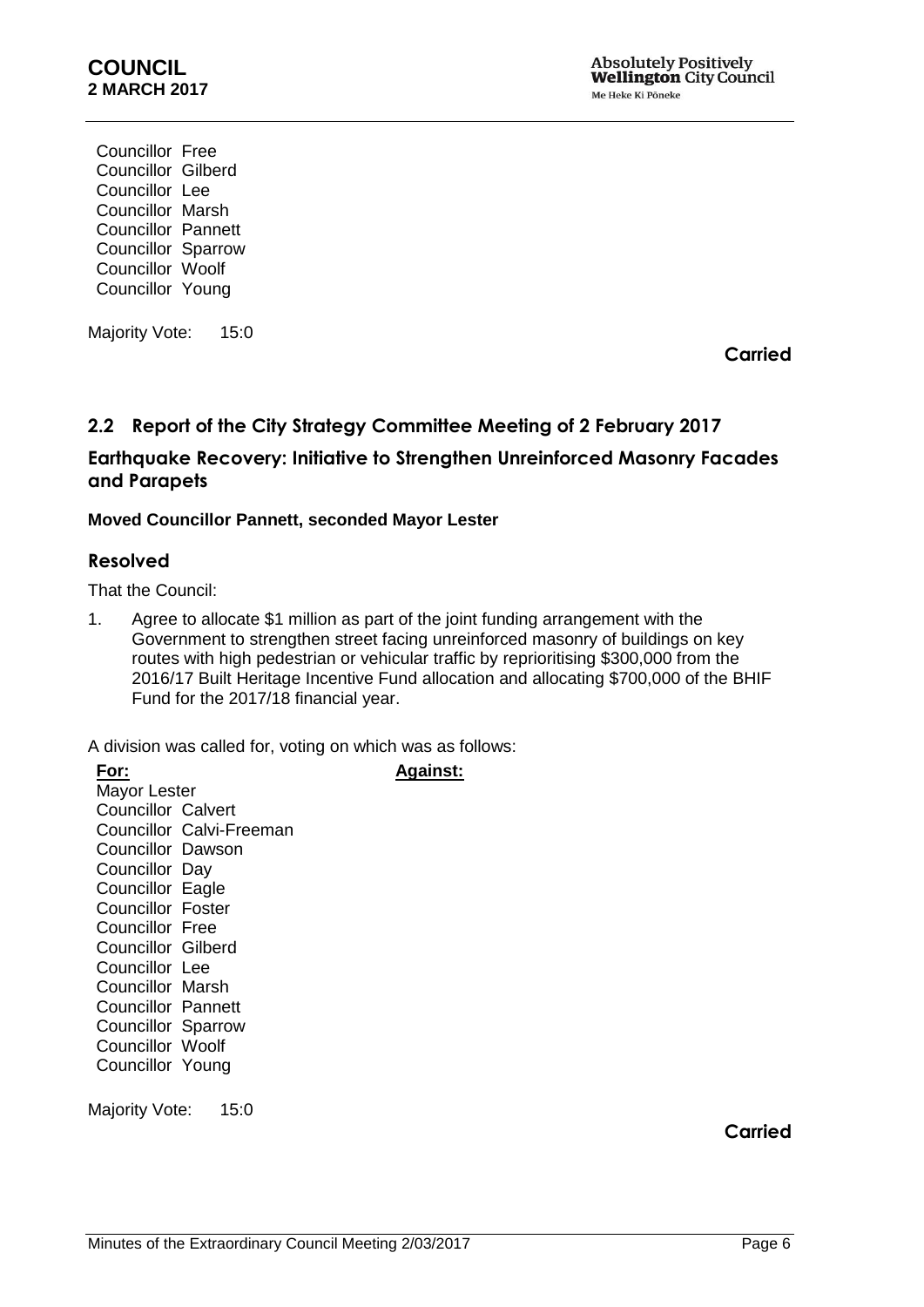## <span id="page-6-0"></span>**3. Public Excluded**

#### **Moved Mayor Lester, seconded Councillor Pannett**

#### **Resolved**

THAT the Council :

Pursuant to the provisions of the Local Government Official Information and Meetings Act 1987, exclude the public from the following part of the proceedings of this meeting namely:

### **Carried**

<span id="page-6-1"></span>

| General subject of the matter to<br>be considered |                                                                            | Reasons for passing this<br>resolution in relation to each<br>matter                                                                                | Ground(s) under section 48(1)<br>for the passing of this resolution                                                                                                                         |
|---------------------------------------------------|----------------------------------------------------------------------------|-----------------------------------------------------------------------------------------------------------------------------------------------------|---------------------------------------------------------------------------------------------------------------------------------------------------------------------------------------------|
| 3.1                                               | <b>External Appointments to</b><br>Finance, Audit and Risk<br>Subcommittee | 7(2)(a)<br>The withholding of the information is<br>necessary to protect the privacy of<br>natural persons, including that of a<br>deceased person. | s48(1)(a)<br>That the public conduct of this item<br>would be likely to result in the<br>disclosure of information for which<br>good reason for withholding would<br>exist under Section 7. |

**Against:**

A division was called for, voting on which was as follows:

**For:** Mayor Lester Councillor Calvert Councillor Calvi-Freeman Councillor Dawson Councillor Day Councillor Eagle Councillor Foster Councillor Free Councillor Gilberd Councillor Lee Councillor Marsh Councillor Pannett Councillor Sparrow Councillor Woolf Councillor Young

Majority Vote: 15:0

**Carried**